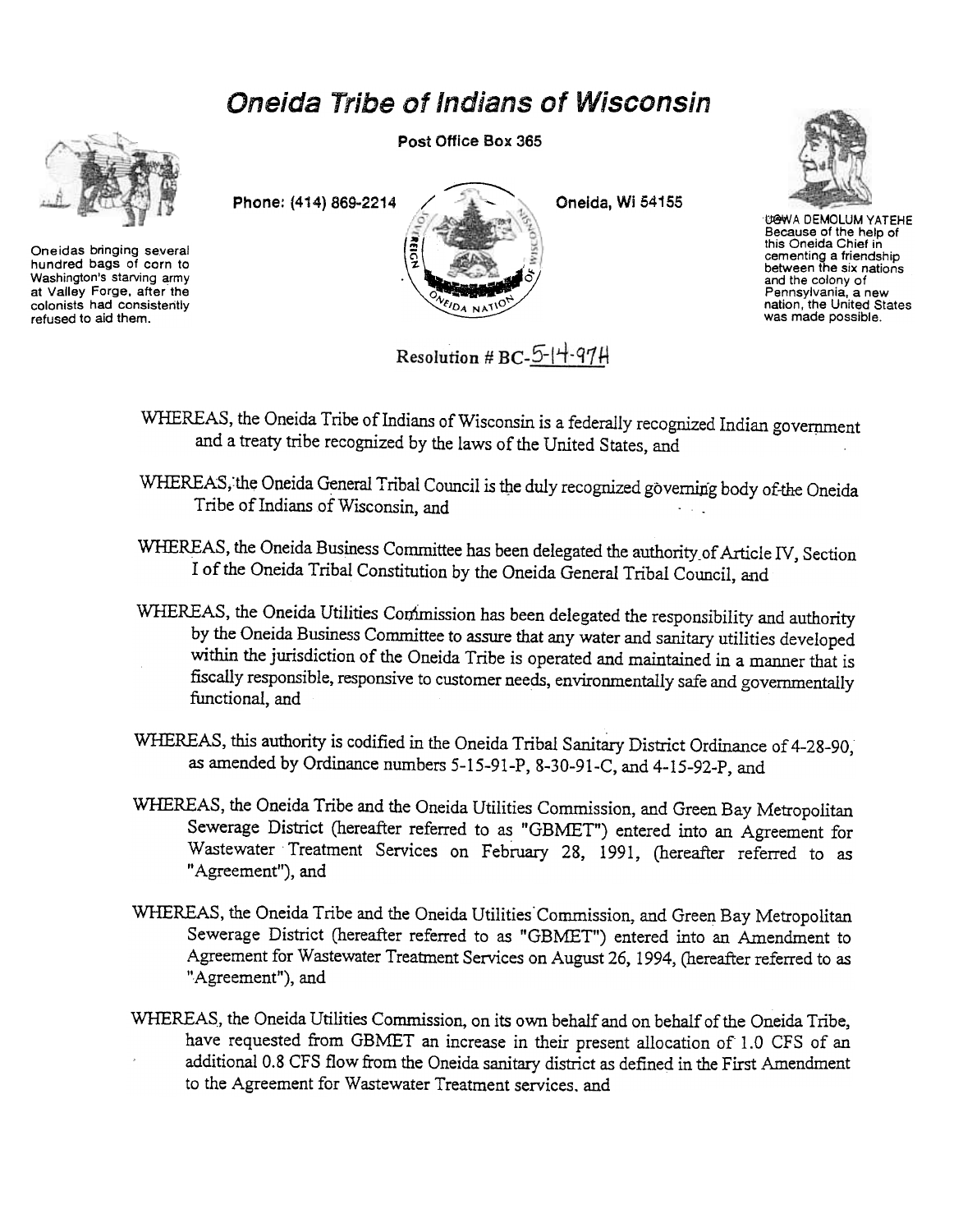- WHEREAS, this request has resulted in a Second Amendment to the Agreement for Wastewater Treatment Services (hereafter referred to as "Second Amendment"), and
- WHEREAS, this Amendment between the Oneida Tribe, Oneida Utilities Commission and GBMET has been duly negotiated between said parties, and
- WHEREAS, because the Oneida Tribe is the owner of said expansion area and is a party to the original Agreement, and thus, the Amendment requires Oneida Tribal approval,
- NOW, THEREFORE, BE IT RESOLVED, that the Oneida Business Committee does hereby approve the tenns and conditions contained in the Second Amendment to Agreement for Wastewater Treatment Services and authorizes the Chairperson to sign said agreement on behalf of the Oneida Tribe of Indians of Wisconsin.

### **CERTIFICATION**

I, the undersigned, as Secretary of the Oneida Business Committee, hereby certify that the Oneida Business Committee is composed of 9 members of whom 5 members constitute a quorum.  $\frac{9}{9}$ members were present at a meeting duly called, noticed and held on the  $\frac{14}{10}$  day of  $\overline{M\alpha}$ . 1997; that the foregoing resolution was duly adopted at such meeting by a vote of  $\beta$ - members for;  $\circ$ members against, and  $\bigcirc$  members not voting; and that said resolution has not been rescinded or amended in any way.

~

/

**Mie Barton, Tribal Secretary** Oneida Business Committee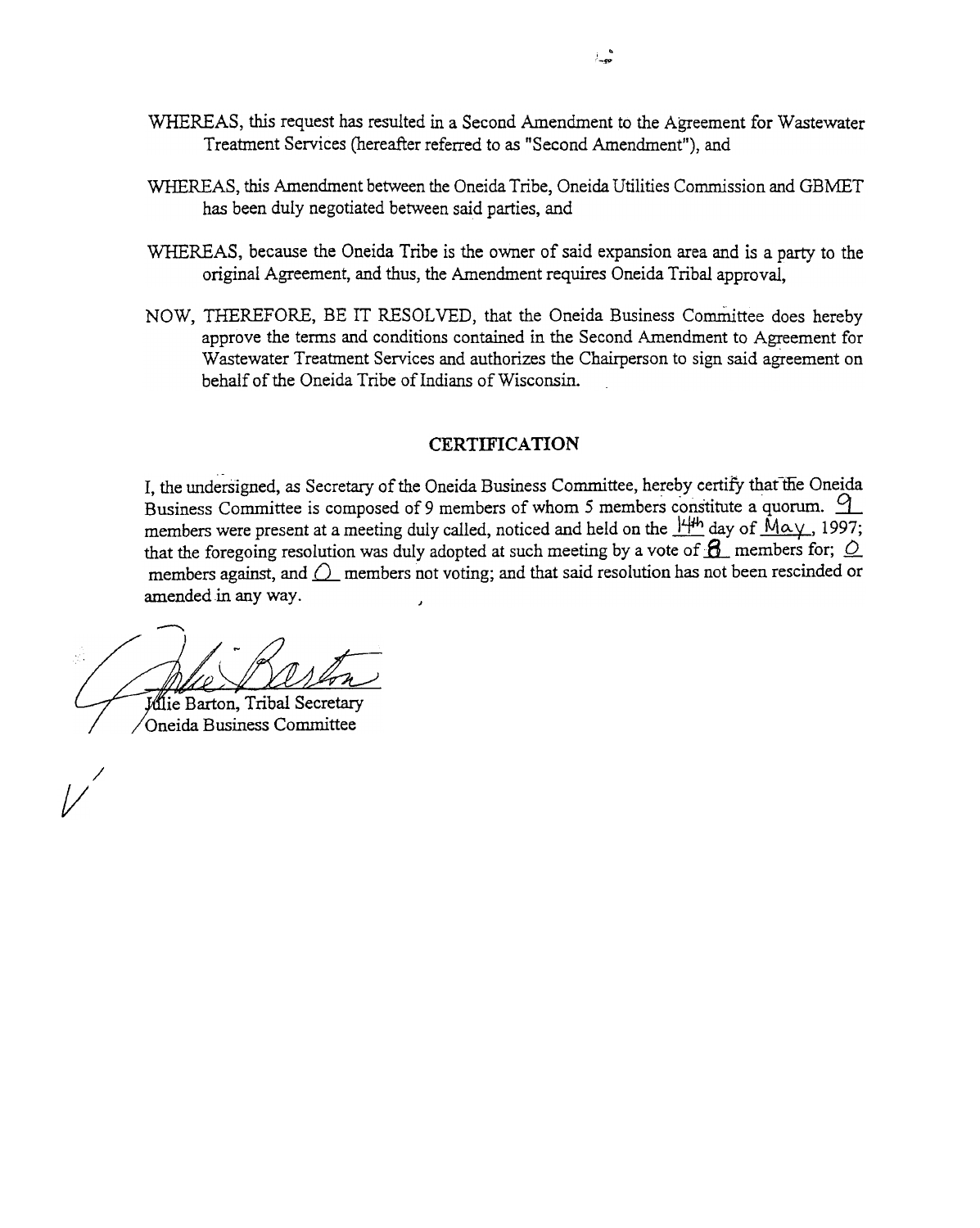## SECOND AMENDMENT TO AGREEMENT FOR WASTEWATER TREATMENT SERVICES AND LEASE OF ADDITIONAL CAPACITY

This Second Amendment to Agreement for Wastewater Treatment Services and Lease of Additional Capacity made and entered into this 1 day of 1997 by and between the Green Bay Metropolitan Sewerage District (hereinafter "Metro"), a Wisconsin municipal corporation, the Oneida Utilities Commission (hereinafter "OUC"), a corporation duly formed pursuant to the constitution of the Oneida Tribe of Indians of Wisconsin, and the Oneida Tribe of Indians of Wisconsin ("Oneida Tribe"), a federally recognized tribe of Indians.

#### WITNESSETH:

WHEREAS, the parties entered into an Agreement for Wastewater Treatment Services (the "Agreement") on February 28, 1991; and

WHEREAS, an amendment to the Agreement was entered into on August 26, 1994 (the "First Amendment"); and

WHEREAS, the parties desire to further amend the Agreement; and

WHEREAS, the OUC desires to lease an additional 0.8 cubic feet per second ("CFS") in the Dutchman Creek interceptor system in addition to the 1.0 CFS that it currently has; and

WHEREAS, the OUC is currently using (but has not had allocated to it) 1.0 CFS in that portion of the Ashwaubenon Creek Interceptor from Ashland Avenue to the City of De Pere Wastewater Treatment Facility (the "Ashwaubenon Segment"); and

WHEREAS, OUC desires to formally have allocated to it the 1.0 CFS it currently is using in the Ashwaubenon Segment and increase its allocation in the Ashwaubenon Segment by 0.8 CFS; and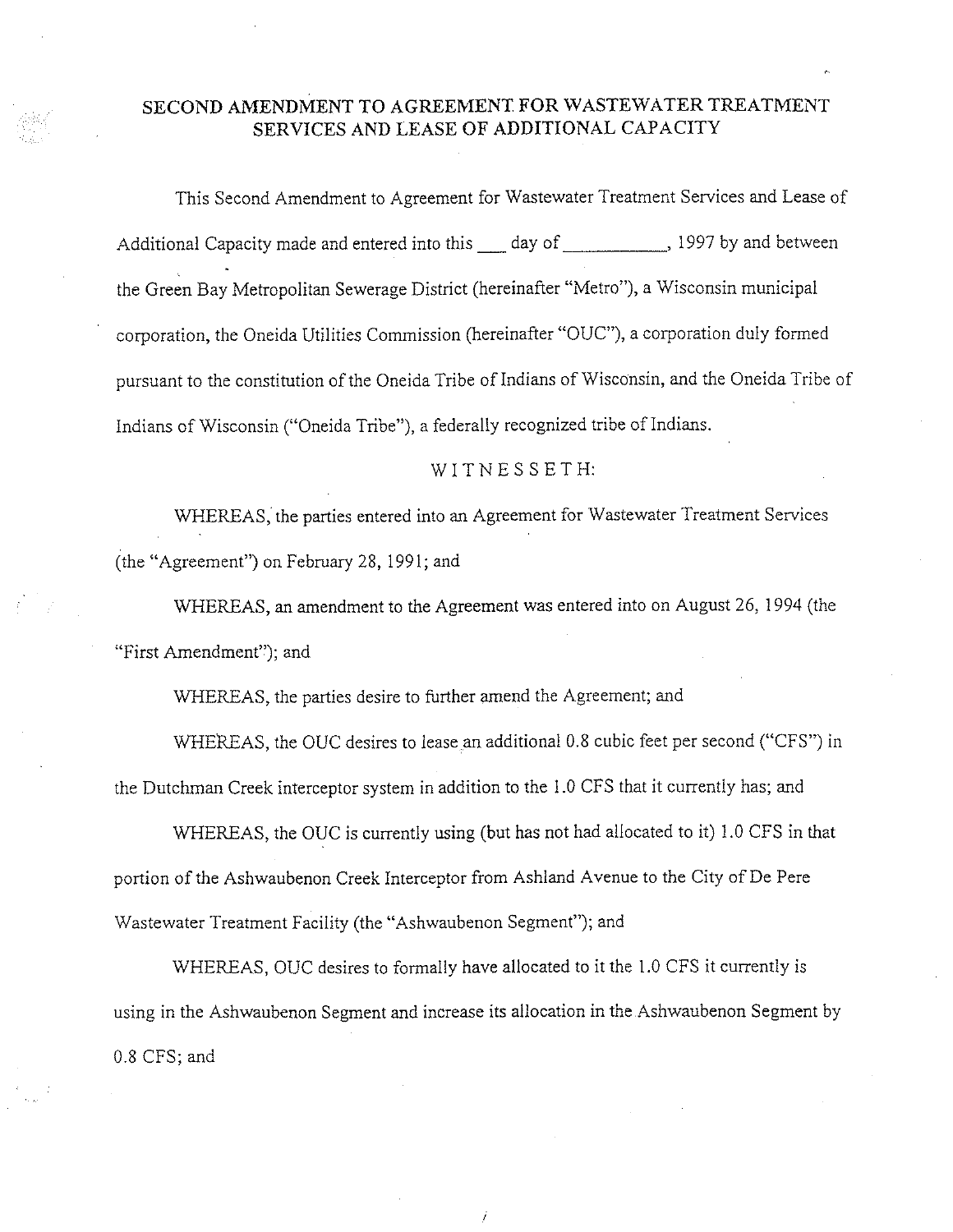WHEREAS, Metro has received from its consultants, Rust Environment and Infrastructure, a study of the need to extend and upgrade the Ashwaubenon and Dutchman Creek Interceptor System (the "Study"), dated March, 1996; and

WHEREAS, the parties are in agreement with the conclusions of the Study including, but not limited to, the upsizing of certain segments of the Ashwaubenon and Dutchman Creek interceptor system which would allow for 0.8 CFS to be permanently allocated to OUC; and

WHEREAS, Metro desires that OUC commit to purchase said additional 0.8 CFS in the event that the Dutchman Creek interceptor and the Ashwaubenon Segment are expanded and upsized as set forth in the Study.

NOW, THEREFORE, in consideration of One Dollar and other good and valuable consideration, the parties hereto agree as follows:

1. Lease of 0.8 CFS in Dutchman Creek Interceptor and the Ashwaubenon Segment. Metro hereby leases to OUC and OUC hereby leases from Metro the temporary use of 0.8 CFS in the Dutchman Creek Interceptor and the Ashwaubenon Segment. The term of this lease of temporary use shall be for a period of three (3) years, commencing as of the date hereof. In consideration of this lease of temporary use, OUC shall pay to Metro a rental surcharge in the amount of One Thousand Two Hundred Seventy-four Dollars (\$1,274.00). OUC acknowledges that the parties have no agreement regarding the extension of this lease of temporary use past said three (3) year period. However, the parties agree that it is their intention to provide for the eventual purchase by OUC of a permanent allocation of 0.8 CFS in addition to the present 1.0 CFS provided for in this Agreement. Both parties understand that the accutional 0.8 CFS

 $\overline{2}$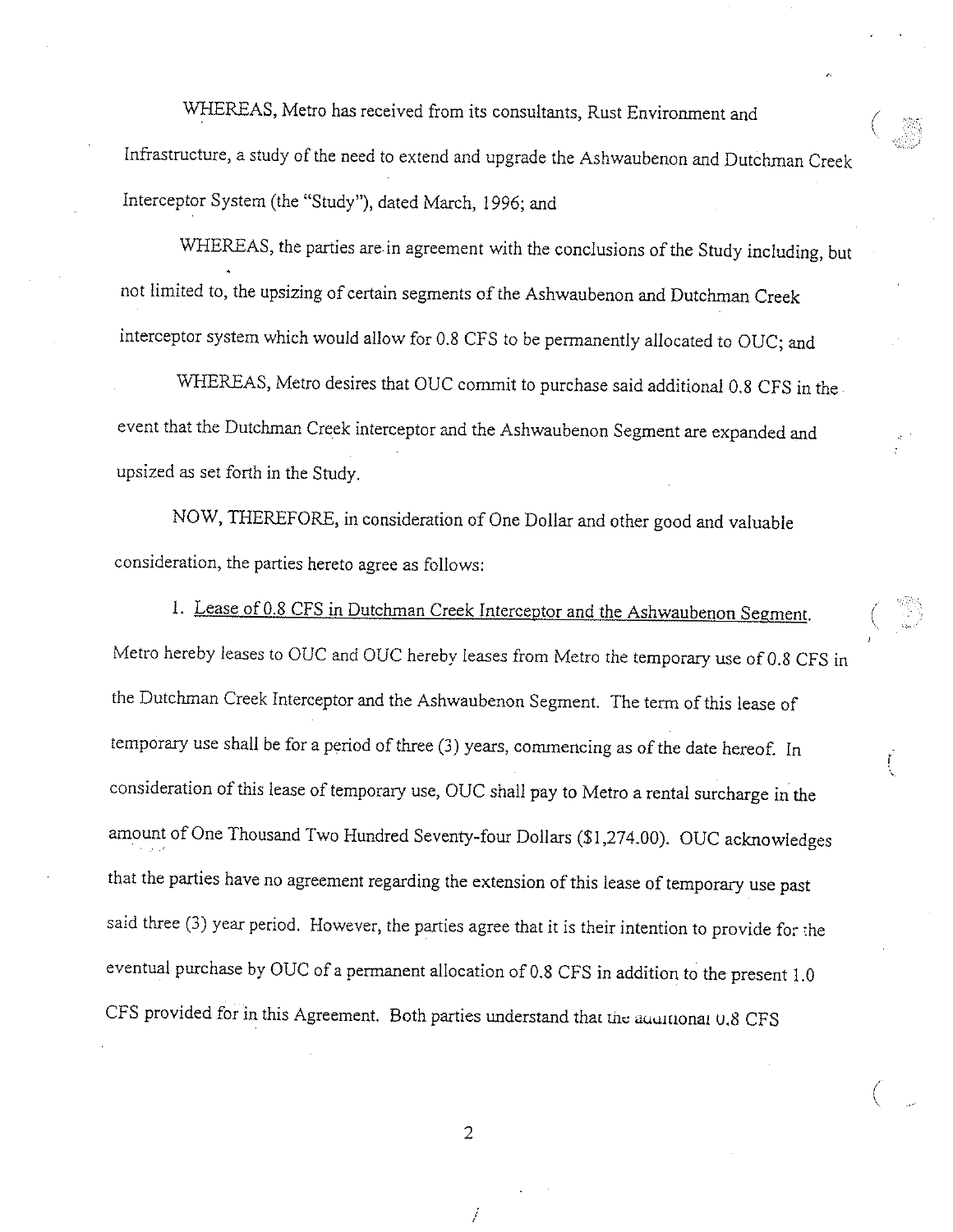allocation is contingent upon the completion of the construction improvements referred to in the Study.

The payment for said lease of temporary use shall be made in annual installments, with the first installment due on the date of execution of this Agreement and thereafter on each following anniversary of this Agreement. In the event that OUC fails to timely make any rental payment, Metro shall, at its option, have the right, upon tendering a written notice to OUC, to terminate this lease of temporary use. In such event, the parties acknowledge that the capacity allocated to OUC in the Dutchman Creek Interceptor and the Ashwaubenon Segment shall revert to 1.0 CFS and the calculation of any unreasonable endangerment penalties under Ordinance 78-1 will be based on flow exceedances over 1.0 CFS.

2. Approval of Study and Agreement to Participate in Upsizing of Dutchman Creek Interceptor and Ashwaubenon Segment. The parties hereto hereby approve of the conclusion of the Study, including the upsizing of the Dutchman Creek and Ashwaubenon Creek Interceptors to enable a permanent allocation to the OUC of 0.8 CFS in those segments used by OUC. In the event that Metro contracts for and completes the construction of the improvements referred to in the Study, Metro agrees to allocate permanently to the OUC an additional 0.8 CFS in the Dutchman Creek Interceptor and the Ashwaubenon Segment and the OUC agrees to pay to Metro its share of the cost of such improvements (based on 1.8 CFS), as such share may be determined by the engineers for Metro pursuant to Metro General Ordinance 80-2. An estimate of the OUC's share of the cost of the improvements is attached hereto as Exhibit A. Payment by OUC of its share of the actual cost of the improvements shall be made upon substantial completion of the improvements. Metro shall provide a billing to OUC with reasonable

3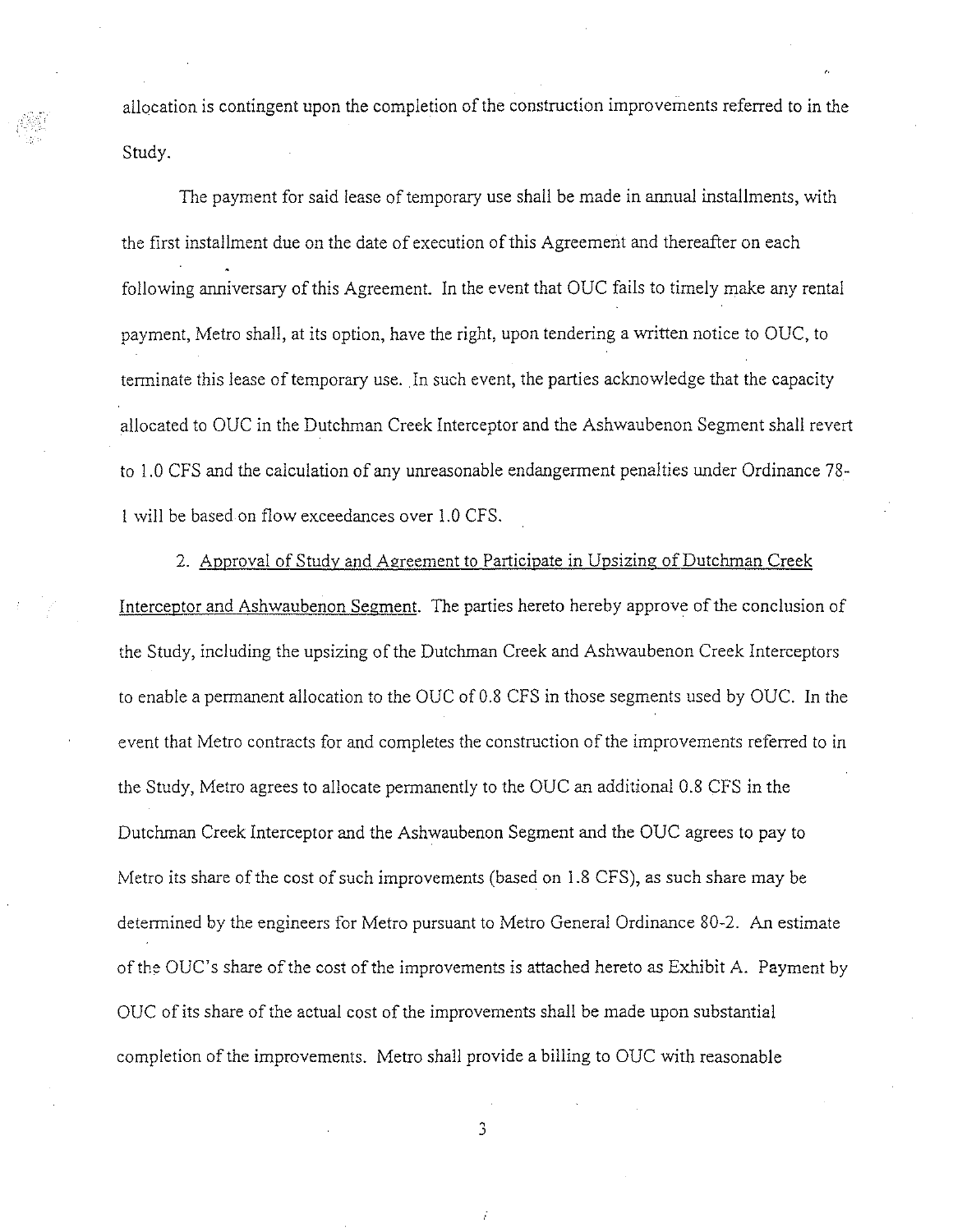documentation establishing the OUC's share of the cost. If Metro becomes aware that the cost of  $($ improvement will exceed the estimate by more than 10%, Metro will immediately provide OUC with notice of estimated cost overruns.

Notwithstanding the foregoing, the parties acknowledge that Metro shall have no obligation to contract for and construct any of the improvements set forth in the Study.

3. Allocation of 1.0 CFS in the Ashwaubenon Segment and Assessment. The parties acknowledge that Metro did not allocate to or assess OUC for 1.0 CFS in the Ashwaubenon Segment. Metro hereby permanently allocates 1.0 CFS in the Ashwaubenon Segment and OUC hereby agrees to pay to Metro, upon the execution of this Agreement, the sum of Twenty Thousand Dollars (\$20,000.00), which is the appropriate assessment for the permanent allocation of 1.0 CFS in the Ashwaubenon Segment.

4. Record of Sewer Plans. Upon execution of this Agreement and annually thereafter, the OUC shall file an up-to-date general sewer plan. The general sewer plan shall show all sewers installed, owned and operated by the OUC (including all manhole inverts, rim elevations, distances between manholes, pipe sizes and pipe grades). The general sewer plan shall be based on a scale not smaller than 1"=600'. If the general sewer plan is developed on computer, digital copy of the general sewer plan shall be provided in format compatible with Metro's GIS.

5. Effect on Service Area. The parties acknowledge and agree that the Service Area as defined in the Agreement and subsequently expanded in the First Amendment shall not be affected; provided, however, that the requirement in the First Amendment that the OUC and the Oneida Tribe will not allow any connection to its collector sewer in the Expanded Area (as

4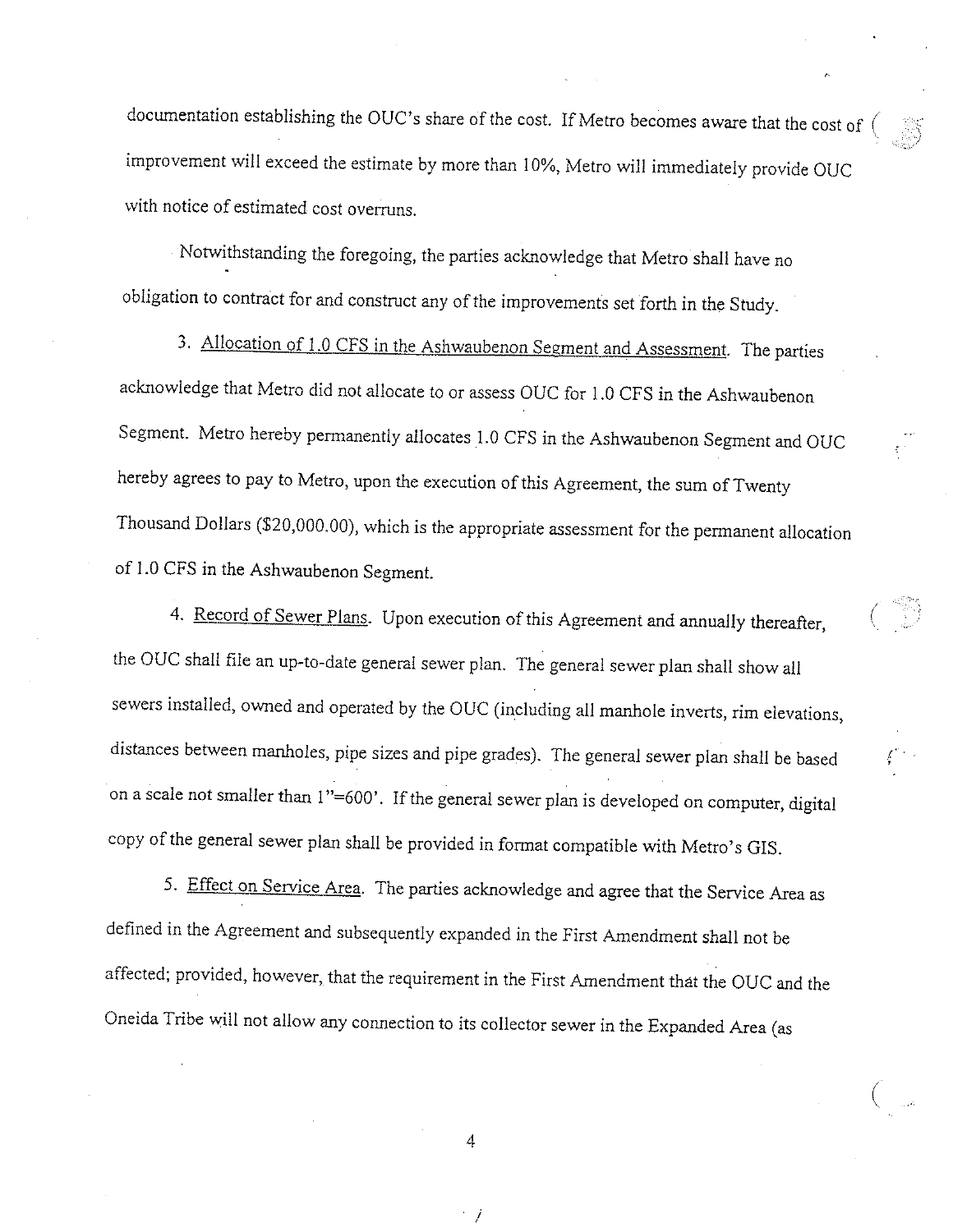defined in the First Amendment) without the approval of Metro shall, upon the commencement of the construction of the improvements referred to in paragraph 2, above, be deleted.

6. Approval of the United States Secretary of the Interior. The parties acknowledge that the approval of the United States Secretary of the Interior is a condition precedent to this Second Amendment to Agreement for Wastewater Treatment Services and Lease of Additional Capacity. In the event that the United States Secretary of the Interior's approval of this Second Amendment to Agreement for Wastewater Treatment Services and Lease of Additional Capacity is not received on or before \_\_\_\_\_\_\_\_\_\_\_\_\_, this Agreement shall be void and of no further force and effect:

7. Remaining Terms and Conditions. Except as provided herein, all other terms and conditions of the Agreement and the First Amendment shall remain in full force and effect.

IN WITNESS WHEREOF, the parties hereto have executed this Second Amendment to Agreement for Wastewater Treatment Services and Lease of Additional Capacity this day of 996.

> GREEN BAY METROPOLITAN SEWERAGE **DISTRICT**

By:

Harold J. Day Commission President

ONEIDA UTILITIES COMMISSION

Chairman

## [SIGNATURES CONTINUED ON NEXT PAGE] 5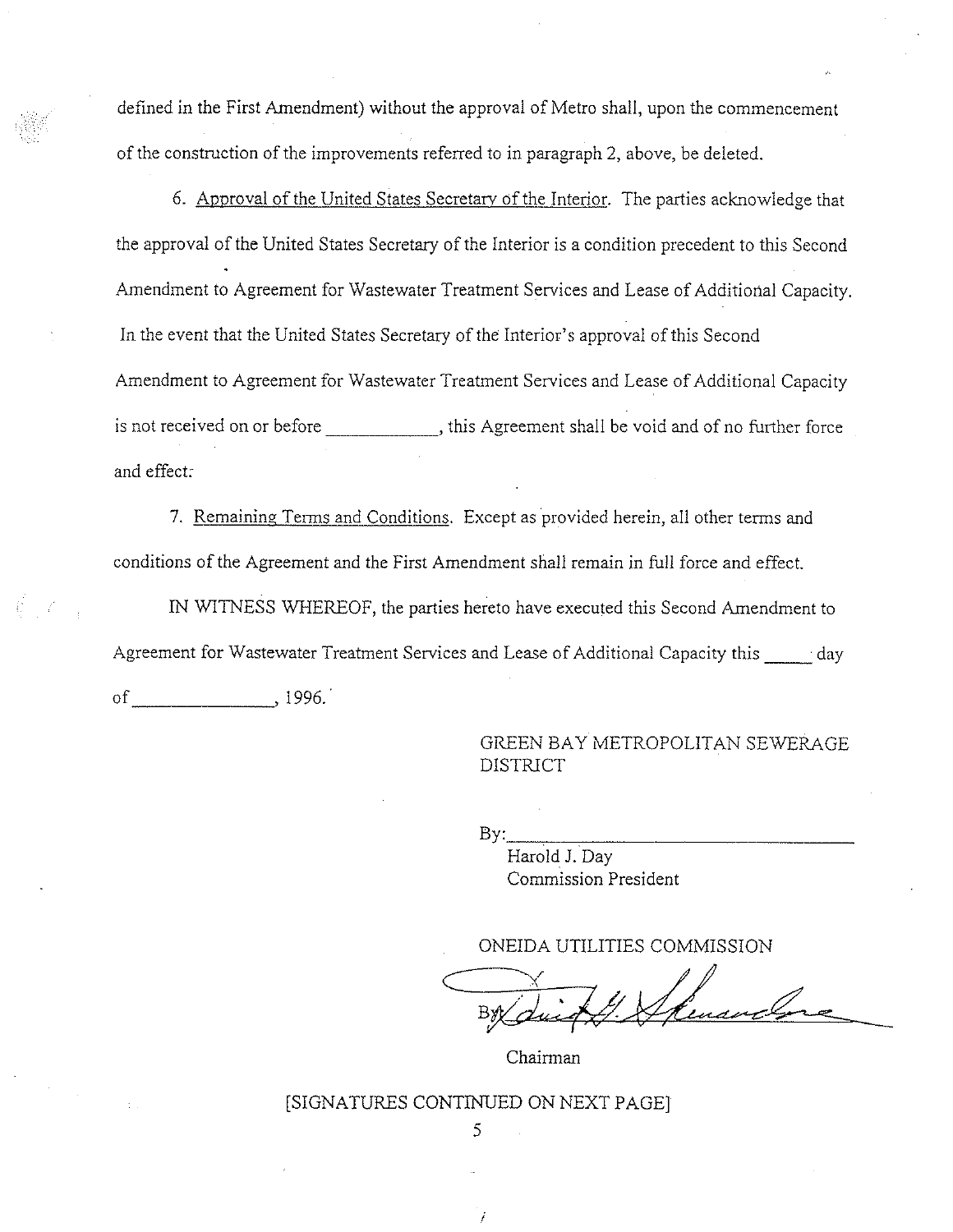## ONEIDA TRIBE OF INDIANS OF WISCONSIN

 $By:$ 

# Debra J. Doxtator Oneida Tribal Chairwoman

 $\mathcal{I}$ 

GB1-1965-2

Í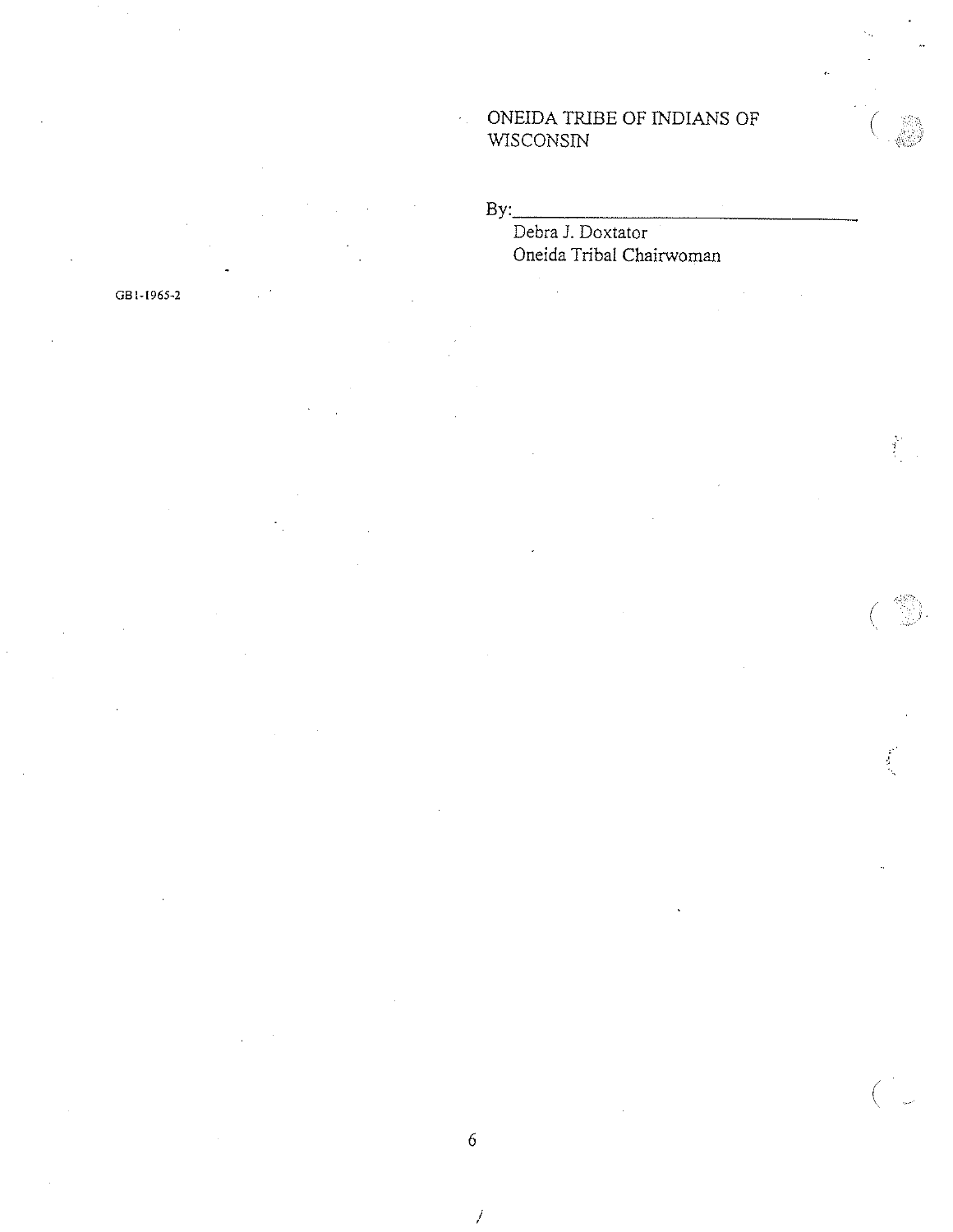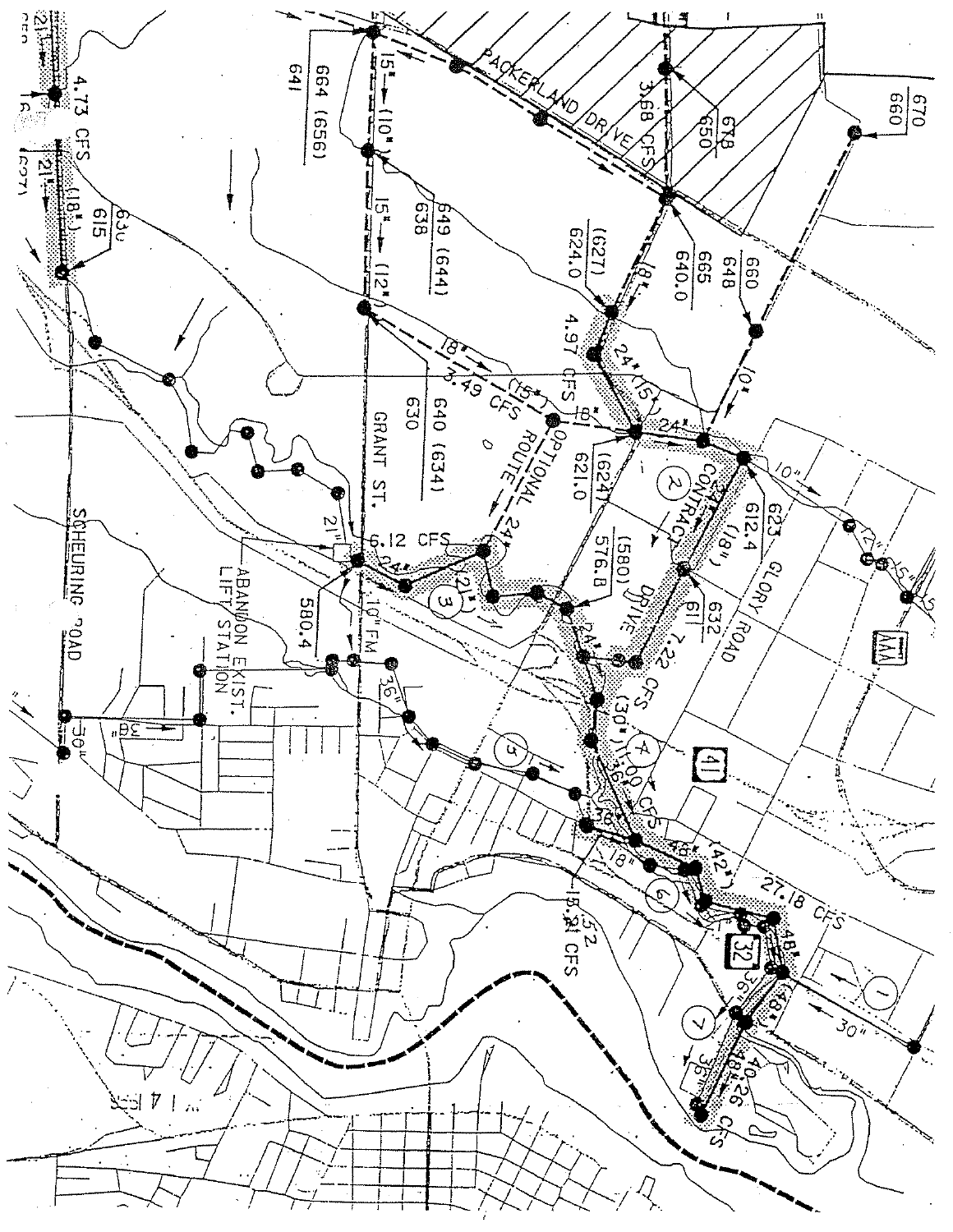|                  |                                                                           |                                                                       |                                  |                                                                                          | Д                                                                                          | <b>DE HX3</b>                     |                               |                                                                |                                                                                          |    |
|------------------|---------------------------------------------------------------------------|-----------------------------------------------------------------------|----------------------------------|------------------------------------------------------------------------------------------|--------------------------------------------------------------------------------------------|-----------------------------------|-------------------------------|----------------------------------------------------------------|------------------------------------------------------------------------------------------|----|
|                  |                                                                           | $\overline{ }$                                                        | $\tilde{c}$                      | ŗ,                                                                                       | $\Delta$                                                                                   | ب                                 | Z.                            | $\overline{\cdot}$<br>Interceptor<br>Segment                   |                                                                                          |    |
| Total Allocation | $(d)$ $a3$ )                                                              | $(4)$ $.8b$                                                           | $36^n$ (E)                       | $(4)$ app                                                                                | $24^n$ (r)                                                                                 | $24^n$ (P)                        | 30" (E)                       | Existing (E) or<br>Proposed (P)<br>Sewer                       |                                                                                          |    |
|                  | (38.06)<br>06'09                                                          | 43.48                                                                 | 24.84                            | 17.60                                                                                    | 21.42                                                                                      | 5.62                              | 15.08                         | Projected<br>Total<br>Endry<br><b>CliS</b>                     |                                                                                          |    |
| S45,300          | 1.80 (3.0%)<br>[00C513]                                                   | ł                                                                     | ÷                                | ł                                                                                        | ł                                                                                          | Ĵ,                                | 08'1                          | Oncida Tribe<br><b>Villinge Area</b><br>Cost Alloc.<br>CPS (v) | A SIIWAUBENON CREEK AMD DUTCIIMAN CREEK INTERCEPTOR SEWER STUDY<br>PROJECTED ALLOCATIONS |    |
| 802'208          | 7.45 (12.2%)<br>[0.184, 220]                                              | 6.85(15.7%)<br>[217221]                                               | ł                                | (%0.85) 28.5%)<br>[SEP'0SSS]                                                             | 1.57(21.2%)<br>[b8C'9LIS]                                                                  | 5.28 (54.9%)<br>[916] [253]       | 0.60                          | Cost Alloc.<br>CFS(%<br>То ичноТ<br>Itabart                    |                                                                                          |    |
| \$2,943,473      | [2579,840]<br>$(38.4\%)$<br>23.39                                         | [2607,402]<br>$(53.8\%)$<br>23.39                                     | yz1                              | 9.15 (52.0%)<br>[008.2557]                                                               | 5.85 (78.8%)<br>[519'553]                                                                  | 3.30 (34.3%)<br>[2364, 815]       | $\ddot{\phantom{a}}$          | Ciist Alloc.<br>L <sub>1Wrence</sub><br>CRS(4)<br>To myn of    | <b>TABLE 14D</b><br>9661 AVM                                                             | 93 |
| \$759,449        | 17.84 (29.3%)<br>[0542.430]                                               | 2.82 (6.5%)<br>[273.385]                                              | $\frac{0.18}{0}$                 | (961'6)09'1<br>[5128,765]                                                                |                                                                                            | $(948'01)$ $10'1$<br>[698'1113]   | 12.68                         | Ashwaubeno<br>Cost Alloc.<br>$\ln$ CFS (%)<br>Village of       | GREEN BAY METROPOLITAN SEWERAGE DISTRICT<br>WITH ANNEXATION TO ASHWAUBENON               |    |
| <b>\$529,170</b> | [2258,210]<br>(9/6171)<br>7101                                            | [096'0L23]<br>$(24.0\%)$<br>10.42                                     | 10.42                            | ŧ                                                                                        | ł                                                                                          | $\mathfrak i$                     |                               | Cost Alloc.<br>DePere<br>CFS (%)<br>City of                    |                                                                                          |    |
|                  | Interceptor from Ashland<br>WWTF<br>Avenue to DePere<br>Ashwaubenon Creek | Interceptor from Glory<br>Road to Ashland Avenue<br>Ashwaubenon Creek | Interceptor<br>From Ninth Street | to Glory Road<br>Interceptor from<br><b>Contract Drive Extended</b><br>Ashwaubenon Creek | Street to Contract Drive<br>Interceptor from Grant<br><b>Ashwaubenon Creek</b><br>Extended | Sewer<br>Contract Drive Diversion | Interceptor<br>Dutchman Creck | Comments                                                       |                                                                                          |    |
| 5,949,600        | 1,510,000'                                                                | 1,129,000                                                             | ∾                                | 1,415,000'                                                                               | 832,000                                                                                    | (009'00')                         | N.                            | Total Cost<br>$\odot$                                          |                                                                                          |    |

 $\ddot{ }$ 

 $\overline{\mathcal{I}}$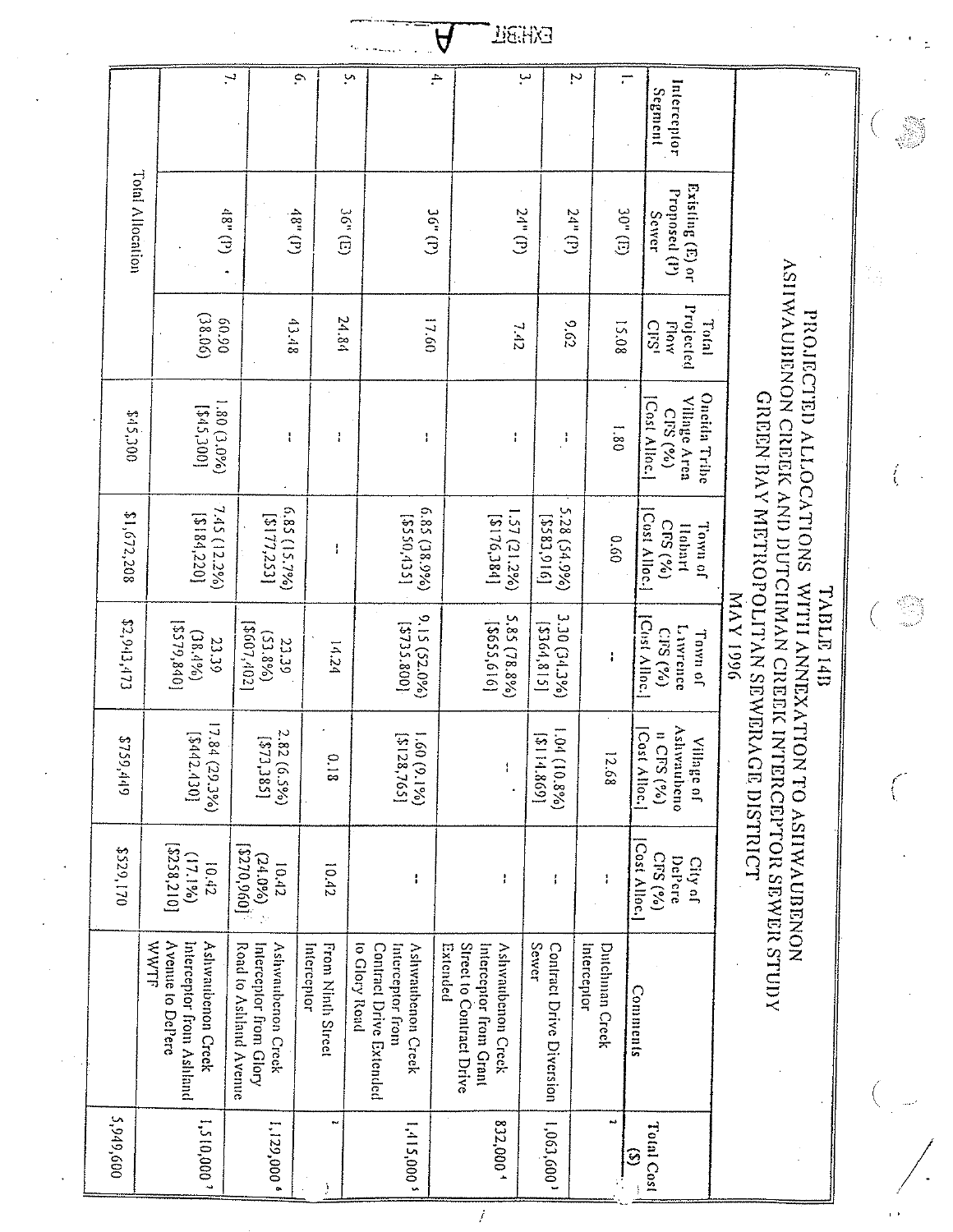

## ONEIDA UTILITIES COMMISSION Post Office Box 128

Oneida, WI 54155 (414) 497-5850 Fax: (414)-497-5848

2514 W. Mason St. Green Bay, WI 54304

#### Resolution # OUC 4-03-97-A

WHEREAS, the Oneida Tribe of Indians of Wisconsin is a federally recognized Indian government and a treaty tribe recognized by the laws of the United States, and

- WHEREAS, the Oneida General Tribal Council is the duly recognized governing body of the Oneida Tribe of Indians of Wisconsin, and
- WHEREAS, the Oneida Business Committee has been delegated the authority of Article IV, Section I of the Oneida Tribal Constitution by the Oneida General Tribal Council, and
- WHEREAS, the Oneida Utilities Commission has been delegated the responsibility and authority by the Oneida Business Committee to assure that any water and sanitary utilities developed within the jurisdiction of the Oneida Tribe is operated and maintained in a manner that is fiscally responsible, responsive to customer needs, environmentally safe and governmentally functional, and
- WHEREAS, this authority is codified in the Oneida Tribal Sanitary District Ordinance of 4-28-90, as amended by Ordinance numbers 5-15-91-P, 8-30-91-C, and 4-15-92-P, and
- WHEREAS, the Oneida Utilities Commission is delegated with the authority to enter into agreements with municipalities and administrative authorities order to carry out their responsibilities by Article II, Section B.13.
- WHEREAS, the Oneida Tribe and the Oneida Utilities Commission, and Green Bay Metropolitan Sewerage District (hereafter referred to as "GBMET") entered into an Agreement for Wastewater Treatment Services on February 28, 1991, (hereafter referred to as "Agreement"), and
- WHEREAS, the Oneida Tribe and the Oneida Utilities Commission, and Green Bay Metropolitan Sewerage District (hereafter referred to as "GBMET") entered into an Amendment to Agreement for Wastewater Treatment Services on August 26, 1994, (hereafter referred to as "Agreement"), and
- WHEREAS, the Oneida Utilities Commission, on its own behalf and on behalf of the Oneida Tribe, has requested from GBMET an increase in their present allocation of 1.0 CFS of an additional 0.8 CFS flow from the Oneida sanitary district as defined in the First Amendment to the Agreement for Wastewater Treatment services, and
- WHEREAS, this request has resulted in a Second Amendment to the Agreement for Wastewater Treatment Services (hereafter referred to as "Second Amendment"), and
- WHEREAS, this Amendment between the Oneida Tribe, Oneida Utilities Commission and GBMET has been duly negotiated between said parties, and